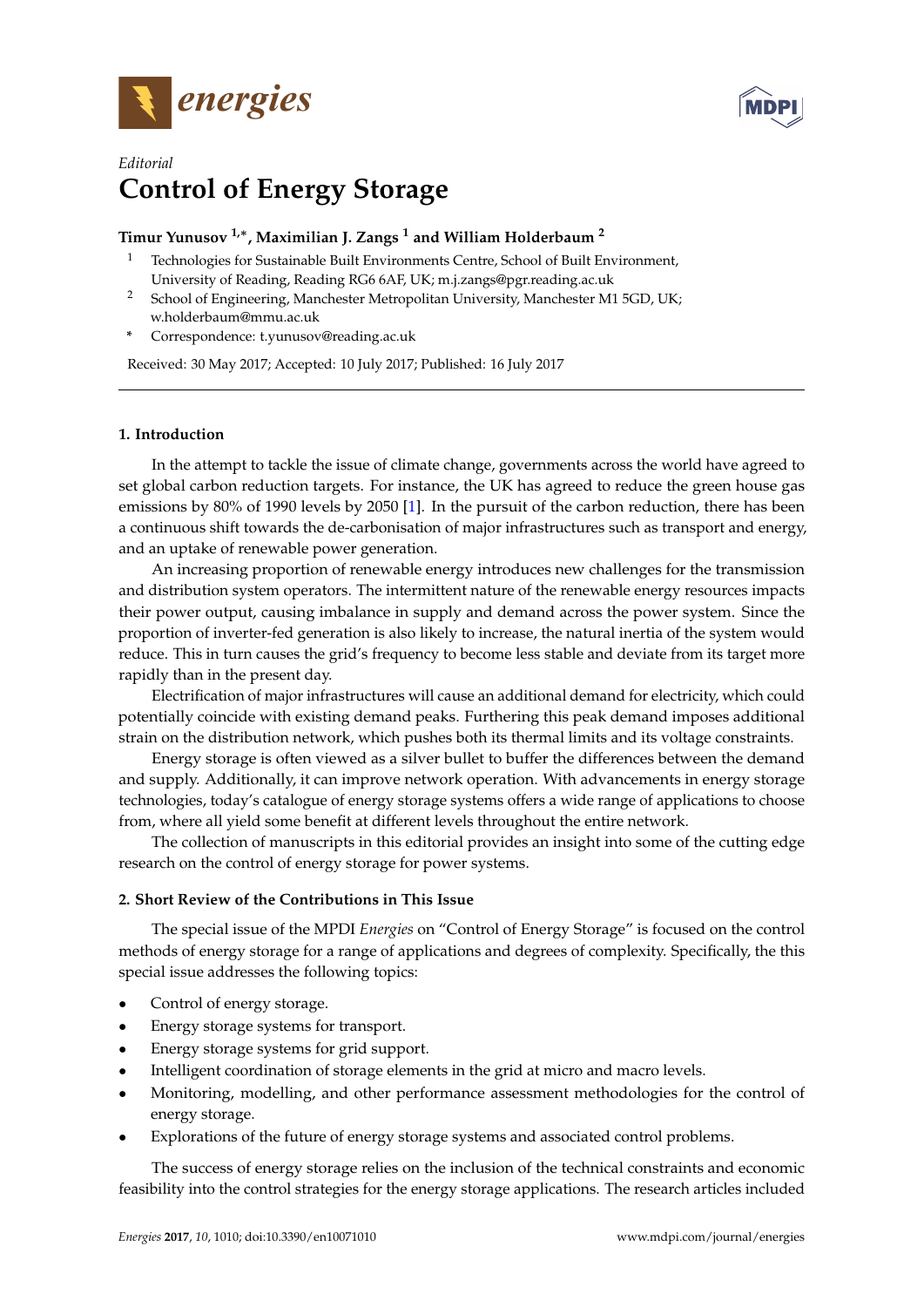in this special issue cover the full range of aspects for the energy storage applications: from energy storage technology modelling for more predictable performance in real-life applications to micro and macro control strategies for energy storage in power systems of a range of sizes.

#### *2.1. Modelling*

Telaretti et al. [\[2\]](#page-3-1) developed a multi-vector model for energy storage operation taking into account technical, economic, and financial aspects. Along with the model, the paper proposes an energy storage scheduling strategy designed to maximise the profit for the energy storage owner by providing price arbitrage services subject to the technical constraints of the energy storage system (e.g., rating, efficiency, and depth-of-discharge). The performance of the proposed strategy was assessed in a simulation of three energy storage technologies: lithium-ion (Li-ion), sodium-sulfur (NaS), and lead acid.

Looking into more detailed modelling, the performance and lifespan of modern battery chemistries depend on the internal temperature and the voltages on individual cells during the operation. Gao et al. [\[3\]](#page-3-2) proposed a thermal model and equivalent circuit of a LiFePO<sub>4</sub> battery to accurately estimate the state-of-charge and temperature of the battery during operation. The proposed model have been validated on experimental results and shown to have high accuracy cell voltage estimation on a multi-cell LiFeP $O_4$  battery.

## *2.2. Automotive Industry*

Energy storage application in automotive industry is presented with unique operational conditions. Bruen et al. [\[4\]](#page-3-3) presented a study on the effect of vibration on the lifespan and performance of nickel manganese cobalt oxide (NMC) Li-ion batteries, commonly found in electric vehicles (EVs) and plug-in hybrid electric vehicles (PHEV). The results of the study were used to develop an equivalent circuit model for the cells and provide recommendation on the battery management strategies.

Moving on to control strategies for energy storage integrated into power systems, three research articles addressed the application of energy storage for improving the performance and economic efficiency of transport systems. Pietrosanti et al. [\[5\]](#page-3-4) proposed a power management strategy for the control of a flywheel energy storage system on a rubber tyre gantry crane. A power management strategy was proposed in order to reduce the overall cost of energy that is required to operate the gantry crane. This strategy balances the power demands for container lifting operations, and the recovered energy when lowering the same. Due to the random duration of each such operation, the developed power management strategy was implemented using statistical load distributions. Numerical calculations using MATLAB/Simulink models of the required systems show increased energy savings and reduced peak power demand with respect to current control strategies.

Lin et al. [\[6\]](#page-4-0) proposed a control strategy for super-capacitor installation to recover breaking energy fromurban rail trains. Introducing variable thresholds for the wayside energy storage system allowed the recuperation to make best use of the train's breaking *V*-*I* characteristics. Using a dual-loop control method enabled the authors to achieve the best energy-saving effect, which was verified through simulations and an experimental test on the Batong Line of the Beijing subway, using 200 kW wayside supercapacitor energy storage prototypes. Xia et al. [\[7\]](#page-4-1) proposed a solution for super-capacitor sizing, placement, and control strategy for improving the efficiency of a metro line and improving voltage profile. The proposed solution is based on a novel optimisation method, combining genetic algorithms and simulation platform of an urban rail power system, including network, train, and energy storage system modelling.

#### *2.3. Network Support*

Energy storage also has potential to perform energy management and network support in standalone or grid-connected electricity distribution system—microgrids. Zangs et al. [\[8\]](#page-4-2) proposed an improvement on the additive increase multiplicative decrease (AIMD) algorithm for enabling voltage support services from distributed energy storage devices in a low-voltage distribution network.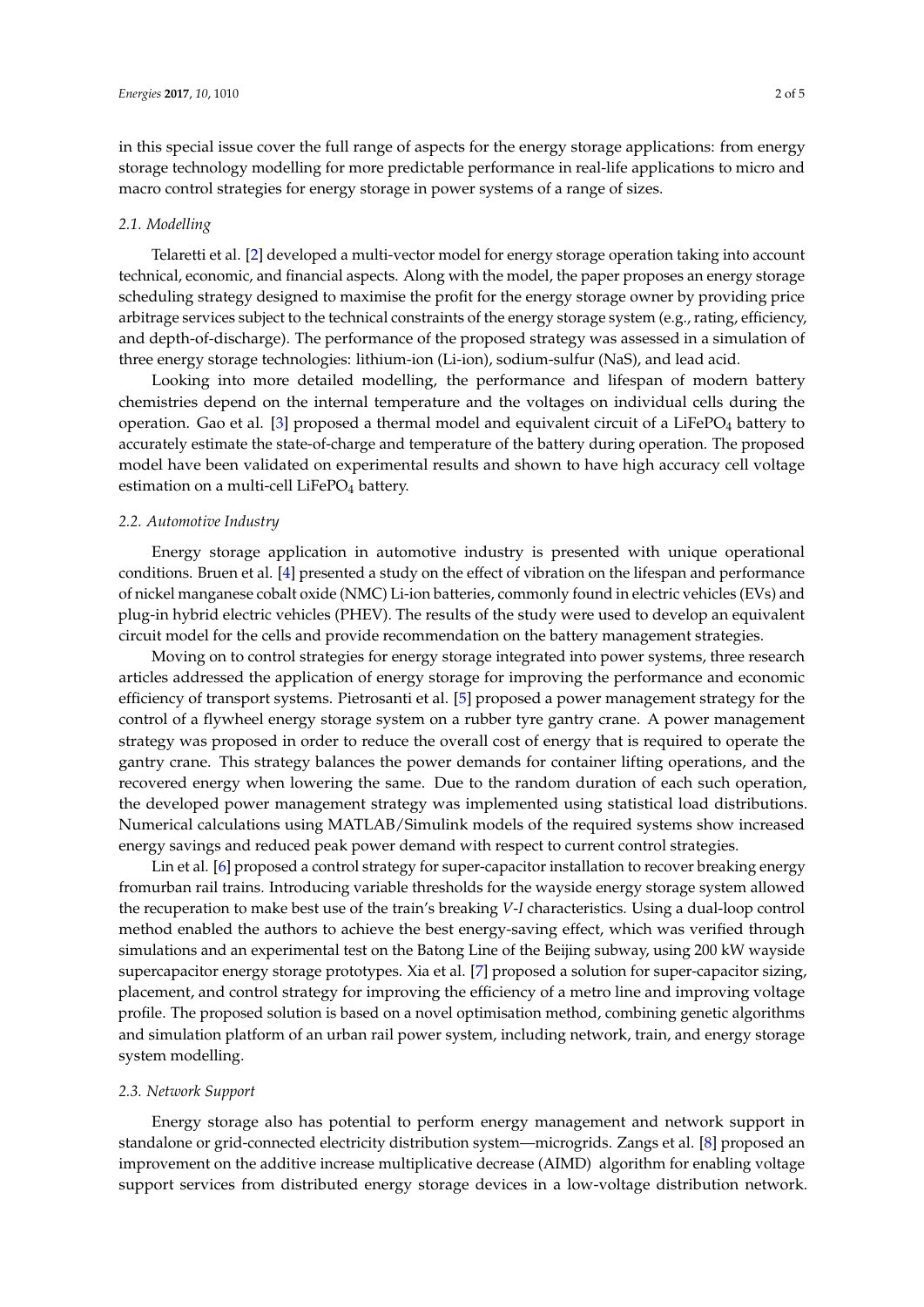The improved algorithm—AIMD+—uses local voltage measurements against location-adjusted thresholds to improve voltage and thermal constraints on the network whilst providing more equal energy storage utilisation.

Nguyen et al. [\[9\]](#page-4-3) proposed a model predictive control (MPC) system for power control of battery energy storage systems (BESS) in a micro-grid environment. Two variations of MPC—the proposed purely predictive power control and predictive current control with proportional-integral (PI )—are compared against the traditional PI control technique for BESS inverter control. The performance of the control techniques was assessed using MATLAB/Simulink models of a microgrid with a mix of generation sources, two energy storage systems, and a lump load, both in grid-connected and islanded modes. Results showed that MPC-based power control methods are best applied for BESS applications in power import/export control and frequency regulation in a microgrid, and the predictive current with inner PI control loop is more suitable BESS control for smoothing the wind power fluctuations.

Chae et al. [\[10\]](#page-4-4) highlighted the difference between simulated and actual performance of islanded power systems. Authors presented results from economic feasibility studies of typical island power systems and microgrid island power systems. A representative model of a typical island power system supplied with diesel generators was assessed in a feasibility study tool called HOMER. The results of the study showed that the most economical operational costs remained the same—between 20% and 70% of energy supplied from renewable resources. Study of a planned power system on the test island showed that 91% of the energy will be supplied from the renewable resources, giving an 81% reduction in average fuel consumption. The real operational data showed the 82% of the energy was supplied from renewable resources, achieving fuel consumption savings of 80%. Discussion by the authors highlights the differences between the feasibility study against the actual observations and the effect of microgrid operation on the power quality and operational efficiency of the power system.

#### *2.4. Demand-Side Management*

One of the fundamental functions of energy storage is to shift energy usage in time. Demand-side management (DSM) can be viewed as equivalent to energy storage: the energy usage by a controllable load is managed with an aim to minimise the impact on the network (e.g., supply unbalance, frequency regulation, or network support) whilst maintaining the required function of the load for the benefit of the consumer.

Gelazanskas and Gamage [\[11\]](#page-4-5) proposed a method for scheduling of domestic hot water heaters to compensate for the errors in day-ahead wind generation forecasts. The control system schedules the heating periods every 5 min for the next 12 h to adjust the demand to fill the gap or absorb the excess in supply. An artificial neural network is used to predict the loading of the water heater, allowing the heating periods to be scheduled without causing discomfort to the user. Results showed that the forecasting of energy usage by water heaters combined with scheduling lowers the energy requirement for hot water preparation and reduces the imbalance in supply for wind power generation.

On a larger scale, Kies et al. [\[12\]](#page-4-6) addressed the issue of demand and supply unbalance in a simplified model of a fully renewable European power system by investigating the impact of DSM on the need for backup generation. Authors use ten years of weather and historical data to perform power flow analysis of several combinations of scenarios for transmission links capacities and distribution of generation capacity across Europe to assess DSM as an energy storage equivalent.

### *2.5. Frequency Regulation*

Imbalance in supply and generation at the grid level causes deviation of frequency from the statutory range. Excess power generation allows the speed of rotating machines (e.g., steam turbines on coal and gas power plants) to increase, which in turn increases the grid frequency. Similarly, lack of supply leads to a decrease in frequency. Significant deviation from the statutory limits could lead to blackouts, as the generation plants and loads will be disconnected from the network by frequency-sensitive relays. Large-scale energy storage devices or coordinated behaviour of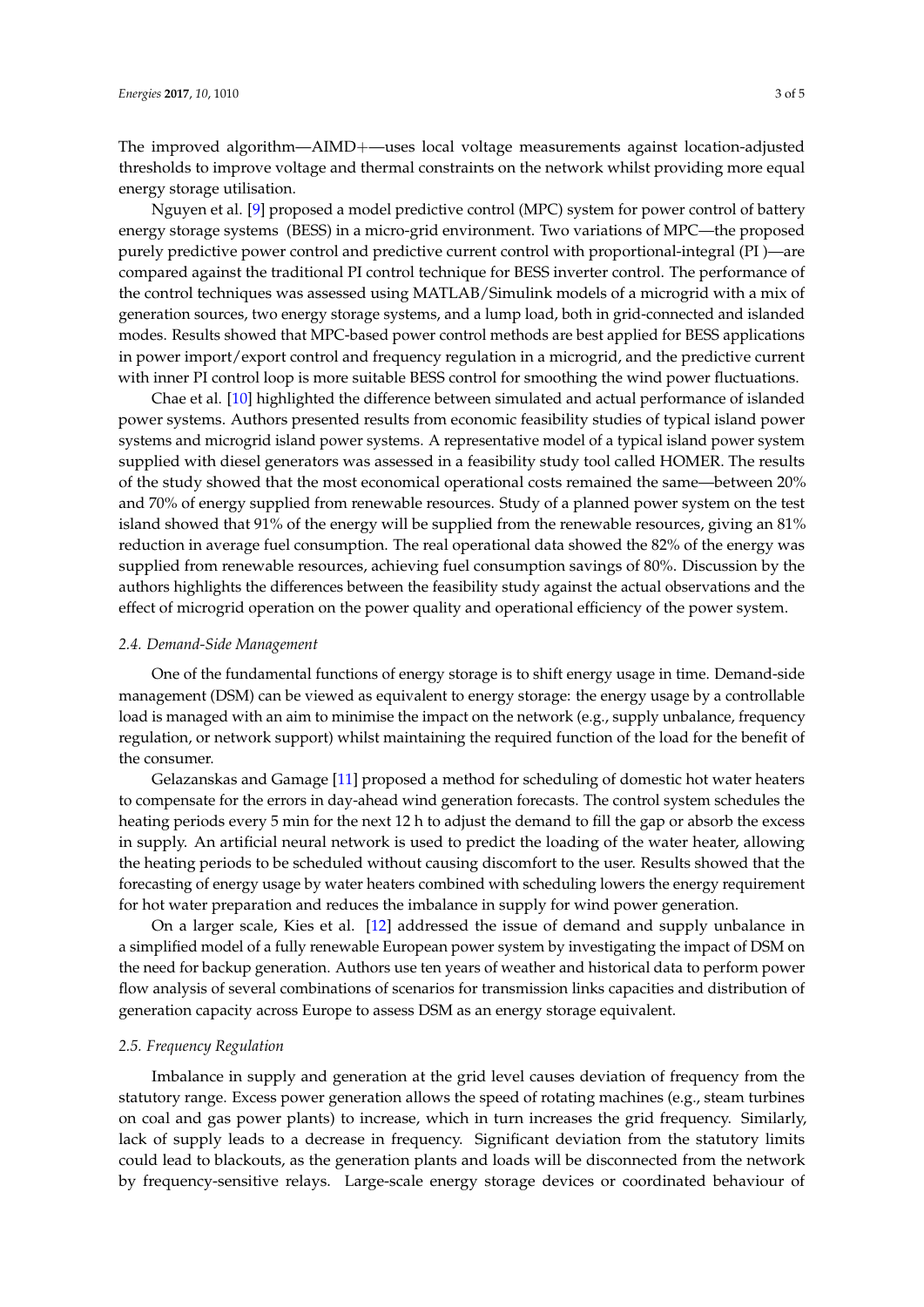multiple small-scale energy storage devices could provide frequency regulation services to assist with maintaining the frequency within the nominal range.

Fu et al. [\[13\]](#page-4-7) proposed a distributed control algorithm for the coordination of frequency regulation provided by multiple distributed resources. The algorithm uses an agent-based consensus control protocol, where each agent represents a system component capable of providing active power support and, through communication, aims to converge to a new common frequency state. Gatta et al. [\[14\]](#page-4-8) present an application of LiFePO<sup>4</sup> BESS for primary frequency control. Electrical-thermal circuit models were developed for evaluation purposes, taking into account the cycle-life and auxiliary energy consumption. Numerical simulations then showed the trade-off between expected lifetime and overall system efficiency when performing droop controlled frequency control. Yang et al. [\[15\]](#page-4-9) presented an optimal scheduling algorithm for an energy storage device providing frequency regulation service. The control algorithm uses particle swarm optimisation to compensate for the errors in state of charge estimation and adjust the operation of the energy storage device to maximise profit whilst ensuring availability for the automatic generation control signal.

#### **3. Conclusions**

The research articles in the special issue on "Control of Energy Storage" presented contributions from micro to macro scale of energy storage applications. Several works presented models for the prediction of performance and lifespan of the selected energy storage technologies. Control techniques for energy storage applications in transport and microgrid were presented, focusing on improvement of operation efficiency and power quality. On the larger scale, three articles addressed the aspects of frequency regulation provided by energy storage and demand response systems.

The collection of the research articles included in this special issue have demonstrated the wide range applications for energy storage and the role of modelling in delivering effective control systems for energy storage. Energy storage is expected to play an important role in keeping the lights on in the future low-carbon electricity networks. Further integration of renewable generation and low carbon technologies would require greater flexibility from the energy consumers and producers to ensure balance of supply and demand. Energy storage deployed throughout the network levels has the potential to provide the required flexibility and support network operation.

**Acknowledgments:** The authors are grateful to the MDPI Publisher and the members of the editorial team of "*Energies*" for the invitation to act as guest editors for the special issue.

**Author Contributions:** Timur Yunusov and Maximilian J. Zangs have reviewed the works included in the MDPI special issue on Control of Energy Storage and wrote the editorial. William Holderbaum is the academic editor for the special issue and have guided and reviewed the writing of the editorial.

**Conflicts of Interest:** The authors declare no conflict of interest.

## **References**

- <span id="page-3-0"></span>1. The Stationary Office. *Climate Change Act (c. 27)*; The Stationary Office: London, UK, 2008.
- <span id="page-3-1"></span>2. Telaretti, E.; Ippolito, M.; Dusonchet, L. A simple operating strategy of small-scale battery energy storages for energy arbitrage under dynamic pricing tariffs. *Energies* **2016**, *9*, 12, doi:10.3390/en9010012.
- <span id="page-3-2"></span>3. Gao, Z.; Chin, C.S.; Woo, W.L.; Jia, J. Integrated equivalent circuit and thermal model for simulation of temperature-dependent LiFePO<sup>4</sup> battery in actual embedded application. *Energies* **2017**, *10*, 85, doi:10.3390/en10010085.
- <span id="page-3-3"></span>4. Bruen, T.; Hooper, J.M.; Marco, J.; Gama, M.; Chouchelamane, G.H. Analysis of a battery management system (BMS) control strategy for vibration aged nickel manganese cobalt oxide (NMC) lithium-ion 18650 battery cells. *Energies* **2016**, *9*, 255, doi:10.3390/en9040255.
- <span id="page-3-4"></span>5. Pietrosanti, S.; Holderbaum, W.; Becerra, V.M. Optimal power management strategy for energy storage with stochastic loads. *Energies* **2016**, *9*, 175, doi:10.3390/en9030175.